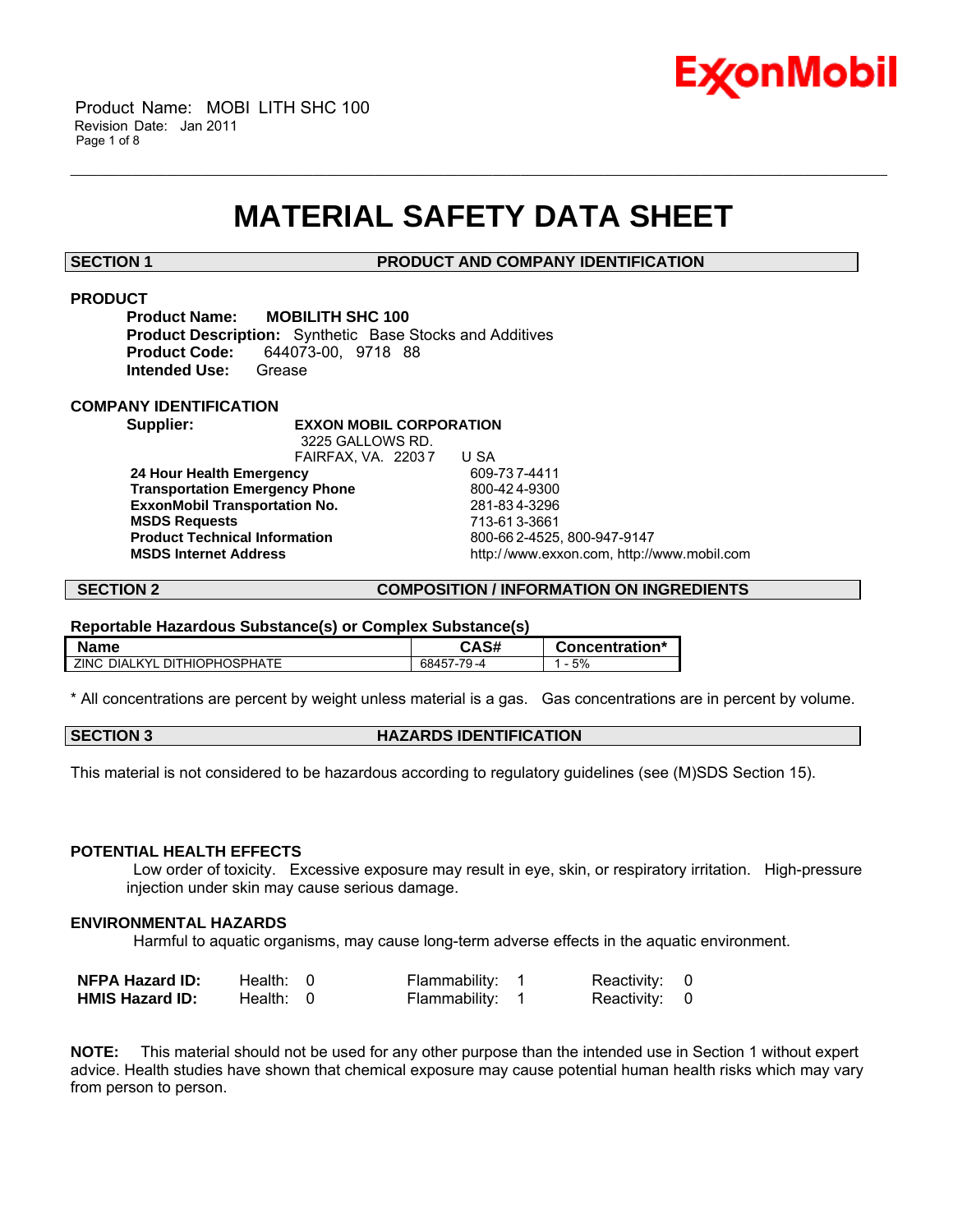

 Product Name: MOBI LITH SHC 100 Revision Date: Jan 2011 Page 2 of 8

#### **SECTION 4 FIRST AID MEASURES**

\_\_\_\_\_\_\_\_\_\_\_\_\_\_\_\_\_\_\_\_\_\_\_\_\_\_\_\_\_\_\_\_\_\_\_\_\_\_\_\_\_\_\_\_\_\_\_\_\_\_\_\_\_\_\_\_\_\_\_\_\_\_\_\_\_\_\_\_\_\_\_\_\_\_\_\_\_\_\_\_\_\_\_\_\_\_\_\_\_\_\_\_\_\_\_\_\_\_\_\_\_\_\_\_\_\_\_\_\_\_\_\_\_\_\_\_\_\_

#### **INHALATION**

Under normal conditions of intended use, this material is not expected to be an inhalation hazard.

### **SKIN CONTACT**

Wash contact areas with soap and water. If product is injected into or under the skin, or into any part of the body, regardless of the appearance of the wound or its size, the individual should be evaluated immediately by a physician as a surgical emergency. Even though initial symptoms from high pressure injection may be minimal or absent, early surgical treatment within the first few hours may significantly reduce the ultimate extent of injury.

### **EYE CONTACT**

Flush thoroughly with water. If irritation occurs, get medical assistance.

#### **INGESTION**

First aid is normally not required. Seek medical attention if discomfort occurs.

#### **SECTION 5 FIRE FIGHTING MEASURES**

#### **EXTINGUISHING MEDIA**

**Appropriate Extinguishing Media:** Use water fog, foam, dry chemical or carbon dioxide (CO2) to extinguish flames.

**Inappropriate Extinguishing Media:** Straight Streams of Water

#### **FIRE FIGHTING**

**Fire Fighting Instructions:** Evacuate area. Prevent runoff from fire control or dilution from entering streams, sewers, or drinking water supply. Firefighters should use standard protective equipment and in enclosed spaces, self-contained breathing apparatus (SCBA). Use water spray to cool fire exposed surfaces and to protect personnel.

**Hazardous Combustion Products:** Aldehydes, Incomplete combustion products, Oxides of carbon, Smoke, Fume, Sulfur oxides

#### **FLAMMABILITY PROPERTIES**

**Flash Point [Method]:** >204C (400F) [ EST. FOR OIL, ASTM D-92 (COC)] **Flammable Limits (Approximate volume % in air):** LEL: N/D **Autoignition Temperature:** N/D

#### **SECTION 6 ACCIDENTAL RELEASE MEASURES**

### **NOTIFICATION PROCEDURES**

In the event of a spill or accidental release, notify relevant authorities in accordance with all applicable regulations. U.S. regulations require reporting releases of this material to the environment which exceed the reportable quantity or oil spills which could reach any waterway including intermittent dry creeks. The National Response Center can be reached at (800)424-8802.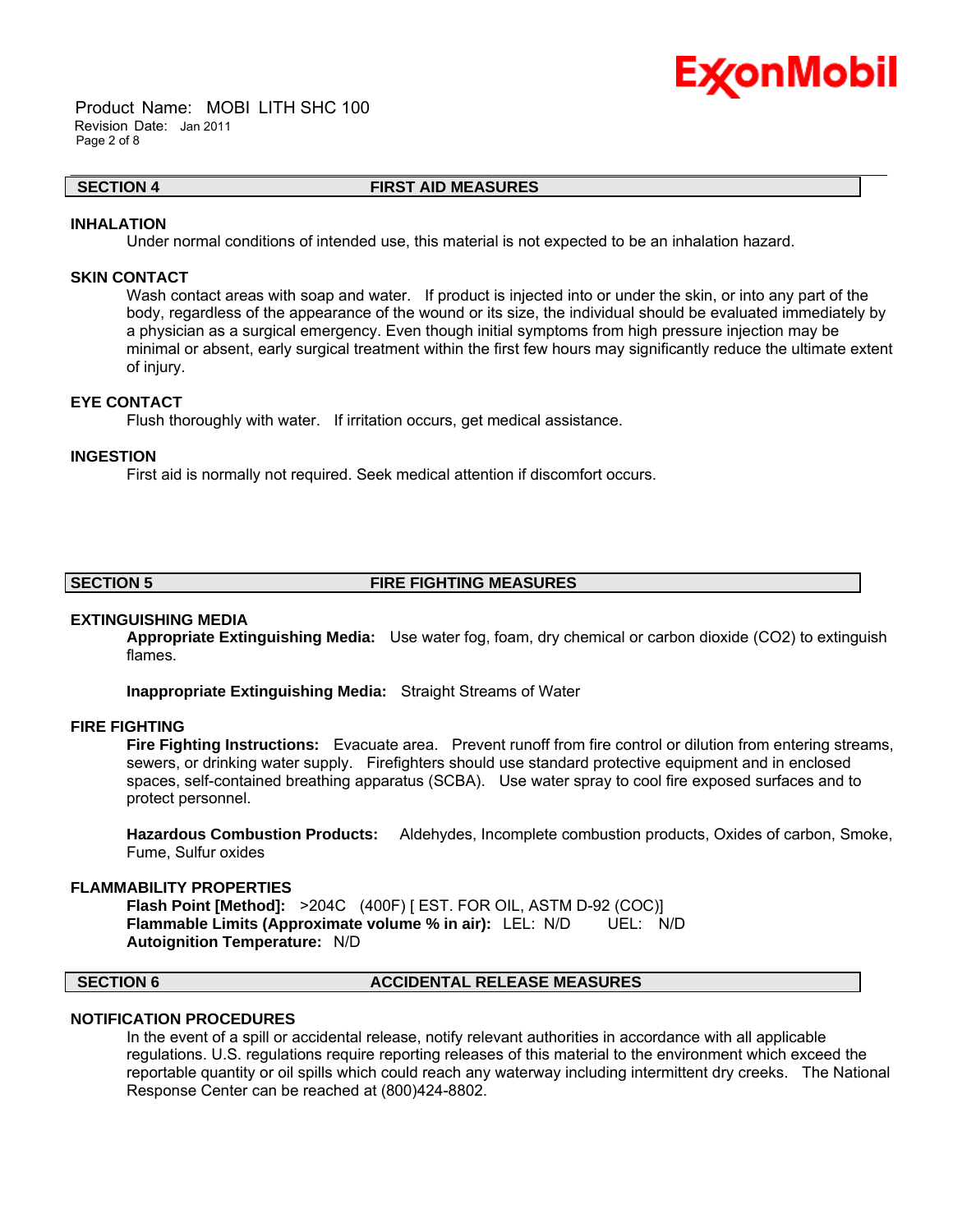

 Product Name: MOBI LITH SHC 100 Revision Date: Jan 2011 Page 3 of 8

#### **SPILL MANAGEMENT**

**Land Spill:** Allow spilled material to solidify and scrape up with shovels into a suitable container for recycle or disposal. Scrape up spilled material with shovels into a suitable container for recycle or disposal.

\_\_\_\_\_\_\_\_\_\_\_\_\_\_\_\_\_\_\_\_\_\_\_\_\_\_\_\_\_\_\_\_\_\_\_\_\_\_\_\_\_\_\_\_\_\_\_\_\_\_\_\_\_\_\_\_\_\_\_\_\_\_\_\_\_\_\_\_\_\_\_\_\_\_\_\_\_\_\_\_\_\_\_\_\_\_\_\_\_\_\_\_\_\_\_\_\_\_\_\_\_\_\_\_\_\_\_\_\_\_\_\_\_\_\_\_\_\_

**Water Spill:** Stop leak if you can do it without risk. Confine the spill immediately with booms. Skim from surface.

Water spill and land spill recommendations are based on the most likely spill scenario for this material; however, geographic conditions, wind, temperature, (and in the case of a water spill) wave and current direction and speed may greatly influence the appropriate action to be taken. For this reason, local experts should be consulted. Note: Local regulations may prescribe or limit action to be taken.

#### **ENVIRONMENTAL PRECAUTIONS**

Prevent entry into waterways, sewers, basements or confined areas.

### **SECTION 7 HANDLING AND STORAGE**

#### **HANDLING**

Prevent small spills and leakage to avoid slip hazard.

**Static Accumulator:** This material is not a static accumulator.

#### **STORAGE**

Do not store in open or unlabelled containers.

**SECTION 8 EXPOSURE CONTROLS / PERSONAL PROTECTION**

### **EXPOSURE LIMIT VALUES**

NOTE: Limits/standards shown for guidance only. Follow applicable regulations.

### **ENGINEERING CONTROLS**

The level of protection and types of controls necessary will vary depending upon potential exposure conditions. Control measures to consider:

No special requirements under ordinary conditions of use and with adequate ventilation.

#### **PERSONAL PROTECTION**

Personal protective equipment selections vary based on potential exposure conditions such as applications, handling practices, concentration and ventilation. Information on the selection of protective equipment for use with this material, as provided below, is based upon intended, normal usage.

**Respiratory Protection:** If engineering controls do not maintain airborne contaminant concentrations at a level which is adequate to protect worker health, an approved respirator may be appropriate. Respirator selection, use, and maintenance must be in accordance with regulatory requirements, if applicable. Types of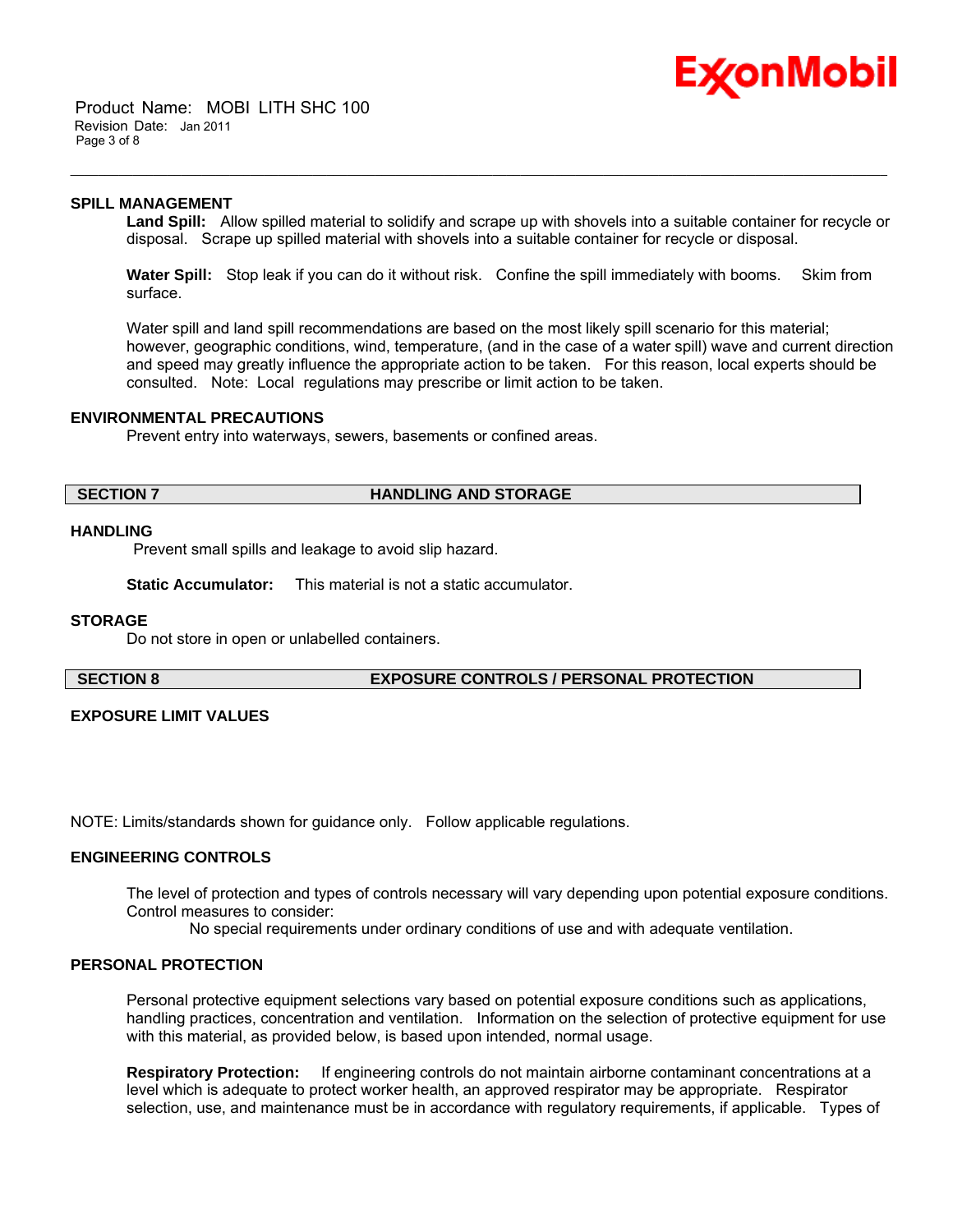

 Product Name: MOBI LITH SHC 100 Revision Date: Jan 2011 Page 4 of 8

> respirators to be considered for this material include: No protection is ordinarily required under normal conditions of use and with adequate ventilation.

\_\_\_\_\_\_\_\_\_\_\_\_\_\_\_\_\_\_\_\_\_\_\_\_\_\_\_\_\_\_\_\_\_\_\_\_\_\_\_\_\_\_\_\_\_\_\_\_\_\_\_\_\_\_\_\_\_\_\_\_\_\_\_\_\_\_\_\_\_\_\_\_\_\_\_\_\_\_\_\_\_\_\_\_\_\_\_\_\_\_\_\_\_\_\_\_\_\_\_\_\_\_\_\_\_\_\_\_\_\_\_\_\_\_\_\_\_\_

For high airborne concentrations, use an approved supplied-air respirator, operated in positive pressure mode. Supplied air respirators with an escape bottle may be appropriate when oxygen levels are inadequate, gas/vapor warning properties are poor, or if air purifying filter capacity/rating may be exceeded.

**Hand Protection:** Any specific glove information provided is based on published literature and glove manufacturer data. Work conditions can greatly effect glove durability; inspect and replace worn or damaged gloves. The types of gloves to be considered for this material include:

No protection is ordinarily required under normal conditions of use.

**Eye Protection:** If contact is likely, safety glasses with side shields are recommended.

**Skin and Body Protection:** Any specific clothing information provided is based on published literature or manufacturer data. The types of clothing to be considered for this material include:

 No skin protection is ordinarily required under normal conditions of use. In accordance with good industrial hygiene practices, precautions should be taken to avoid skin contact.

**Specific Hygiene Measures:** Always observe good personal hygiene measures, such as washing after handling the material and before eating, drinking, and/or smoking. Routinely wash work clothing and protective equipment to remove contaminants. Discard contaminated clothing and footwear that cannot be cleaned. Practice good housekeeping.

### **ENVIRONMENTAL CONTROLS**

See Sections 6, 7, 12, 13.

#### **SECTION 9 PHYSICAL AND CHEMICAL PROPERTIES**

**Typical physical and chemical properties are given below. Consult the Supplier in Section 1 for additional data.**

#### **GENERAL INFORMATION**

**Physical State:** Solid Form: Semi-fluid<br>Color: Red Color: **Odor:** Cha racteristic **Odor Threshold:** N/D

### **IMPORTANT HEALTH, SAFETY, AND ENVIRONMENTAL INFORMATION**

**Relative Density (at 15 C ): 1<br>Flash Point [Method]: 204 Flash Point [Method]:** >204C (400F) [ EST. FOR OIL, ASTM D-92 (COC)] **Flammable Limits (Approximate volume % in air):** LEL: N/D UEL: N/D **Autoignition Temperature:** N/D **Boiling Point / Range: Vapor Density (Air = 1):** N/D **Vapor Pressure:** < 0.013 kPa (0.1 mm Hg) at 20 C **Evaporation Rate (n-butyl acetate = 1):** N/D **pH:** N/A **Log Pow (n-Octanol/Water Partition Coefficient):** > 3.5 **Solubility in Water:** Negligible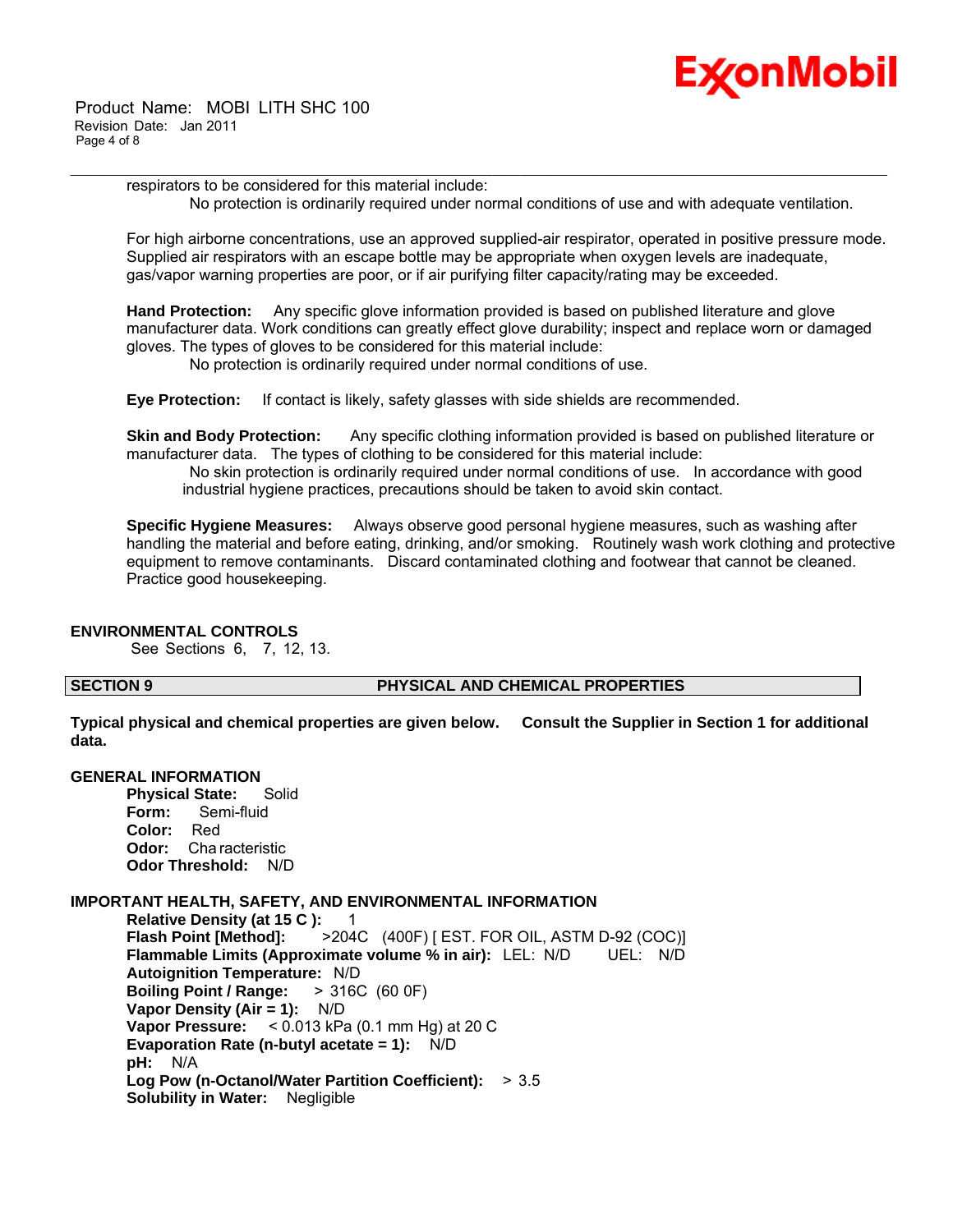

 Product Name: MOBI LITH SHC 100 Revision Date: Jan 2011 Page 5 of 8

> **Viscosity:** 100 cSt (100 mm2/sec ) at 40 C **Oxidizing Properties:** See Sections 3, 15, 16.

## **OTHER INFORMATION**

**Freezing Point:** N/D **Melting Point:** N/D

NOTE: Most physical properties above are for the oil component in the material.

#### **SECTION 10 STABILITY AND REACTIVITY**

\_\_\_\_\_\_\_\_\_\_\_\_\_\_\_\_\_\_\_\_\_\_\_\_\_\_\_\_\_\_\_\_\_\_\_\_\_\_\_\_\_\_\_\_\_\_\_\_\_\_\_\_\_\_\_\_\_\_\_\_\_\_\_\_\_\_\_\_\_\_\_\_\_\_\_\_\_\_\_\_\_\_\_\_\_\_\_\_\_\_\_\_\_\_\_\_\_\_\_\_\_\_\_\_\_\_\_\_\_\_\_\_\_\_\_\_\_\_

**STABILITY:** Material is stable under normal conditions.

**CONDITIONS TO AVOID:** Excessive heat. High energy sources of ignition.

**MATERIALS TO AVOID:** Strong oxidizers

**HAZARDOUS DECOMPOSITION PRODUCTS:** Material does not decompose at ambient temperatures.

**HAZARDOUS POLYMERIZATION:** Will not occur.

**SECTION 11 TOXICOLOGICAL INFORMATION**

#### **ACUTE TOXICITY**

| AVVIL IVAIVII I                      |                                                                                                      |
|--------------------------------------|------------------------------------------------------------------------------------------------------|
| <b>Route of Exposure</b>             | <b>Conclusion / Remarks</b>                                                                          |
| <b>Inhalation</b>                    |                                                                                                      |
| Toxicity (Rat): $LCS0 > 5000$ mg/m3  | Minimally Toxic. Based on assessment of the components.                                              |
| Irritation: No end point data.       | Negligible hazard at ambient/normal handling temperatures.<br>Based on assessment of the components. |
|                                      |                                                                                                      |
| Ingestion                            |                                                                                                      |
| Toxicity (Rat): $LD50 > 2000$ mg/kg  | Minimally Toxic. Based on test data for structurally similar<br>materials.                           |
|                                      |                                                                                                      |
| <b>Skin</b>                          |                                                                                                      |
| Toxicity (Rabbit): LD50 > 2000 mg/kg | Minimally Toxic. Based on test data for structurally similar<br>materials.                           |
| Irritation (Rabbit): Data available. | Negligible irritation to skin at ambient temperatures. Based on<br>assessment of the components.     |
|                                      |                                                                                                      |
| Eye                                  |                                                                                                      |
| Irritation (Rabbit): Data available. | May cause mild, short-lasting discomfort to eyes. Based on<br>assessment of the components.          |

### **CHRONIC/OTHER EFFECTS**

#### **Contains:**

Synthetic base oils: Not expected to cause significant health effects under conditions of normal use, based on laboratory studies with the same or similar materials. Not mutagenic or genotoxic. Not sensitizing in test animals and humans.

Additional information is available by request.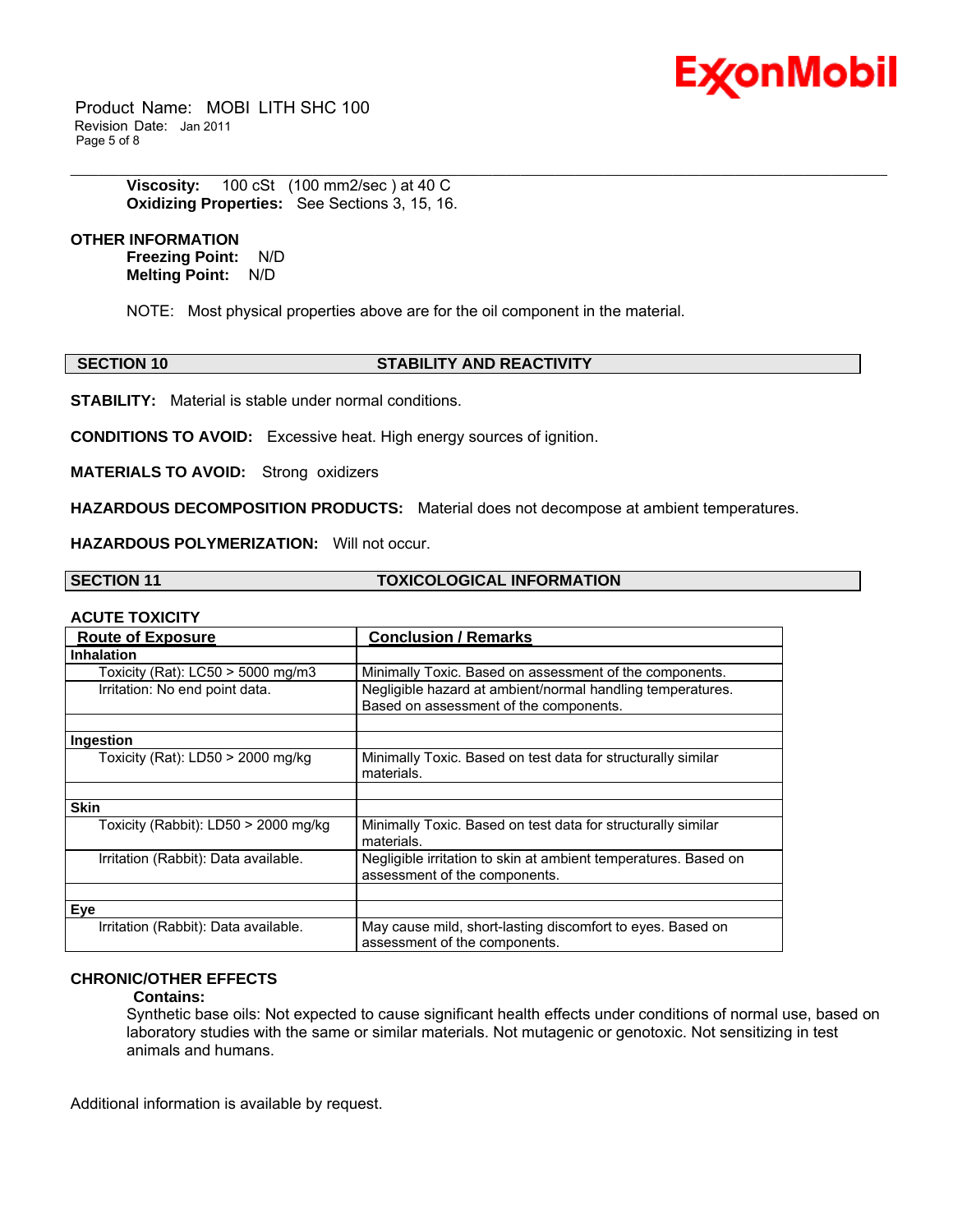

 Product Name: MOBI LITH SHC 100 Revision Date: Jan 2011 Page 6 of 8

#### **The following ingredients are cited on the lists below:** None.

|               | --REGULATORY LISTS SEARCHED-- |               |
|---------------|-------------------------------|---------------|
| 1 = NTP CARC  | $3 = IARC 1$                  | $5 = IARC2B$  |
| $2 =$ NTP SUS | $4 = IARC 2A$                 | 6 = OSHA CARC |

### **SECTION 12 ECOLOGICAL INFORMATION**

The information given is based on data available for the material, the components of the material, and similar materials.

\_\_\_\_\_\_\_\_\_\_\_\_\_\_\_\_\_\_\_\_\_\_\_\_\_\_\_\_\_\_\_\_\_\_\_\_\_\_\_\_\_\_\_\_\_\_\_\_\_\_\_\_\_\_\_\_\_\_\_\_\_\_\_\_\_\_\_\_\_\_\_\_\_\_\_\_\_\_\_\_\_\_\_\_\_\_\_\_\_\_\_\_\_\_\_\_\_\_\_\_\_\_\_\_\_\_\_\_\_\_\_\_\_\_\_\_\_\_

#### **ECOTOXICITY**

 Material -- Expected to be harmful to aquatic organisms. May cause long-term adverse effects in the aquatic environment.

#### **MOBILITY**

 Base oil component -- Low solubility and floats and is expected to migrate from water to the land. Expected to partition to sediment and wastewater solids.

#### **SECTION 13 DISPOSAL CONSIDERATIONS**

Disposal recommendations based on material as supplied. Disposal must be in accordance with current applicable laws and regulations, and material characteristics at time of disposal.

#### **DISPOSAL RECOMMENDATIONS**

 Suitable routes of disposal are supervised incineration, preferentially with energy recovery, or appropriate recycling methods in accordance with applicable regulations and material characteristics at the time of disposal.

#### **REGULATORY DISPOSAL INFORMATION**

 RCRA Information: The unused product, in our opinion, is not specifically listed by the EPA as a hazardous waste (40 CFR, Part 261D), nor is it formulated to contain materials which are listed as hazardous wastes. It does not exhibit the hazardous characteristics of ignitability, corrositivity or reactivity and is not formulated with contaminants as determined by the Toxicity Characteristic Leaching Procedure (TCLP). However, used product may be regulated.

**Empty Container Warning** PRECAUTIONARY LABEL TEXT: Empty containers may retain residue and can be dangerous. DO NOT PRESSURIZE, CUT, WELD, BRAZE, SOLDER, DRILL, GRIND OR EXPOSE SUCH CONTAINERS TO HEAT, FLAME, SPARKS, STATIC ELECTRICITY, OR OTHER SOURCES OF IGNITION; THEY MAY EXPLODE AND CAUSE INJURY OR DEATH. Do not attempt to refill or clean container since residue is difficult to remove. Empty drums should be completely drained, properly bunged and promptly returned to a drum reconditioner. All containers should be disposed of in an environmentally safe manner and in accordance with governmental regulations.

#### **SECTION 14 TRANSPORT INFORMATION**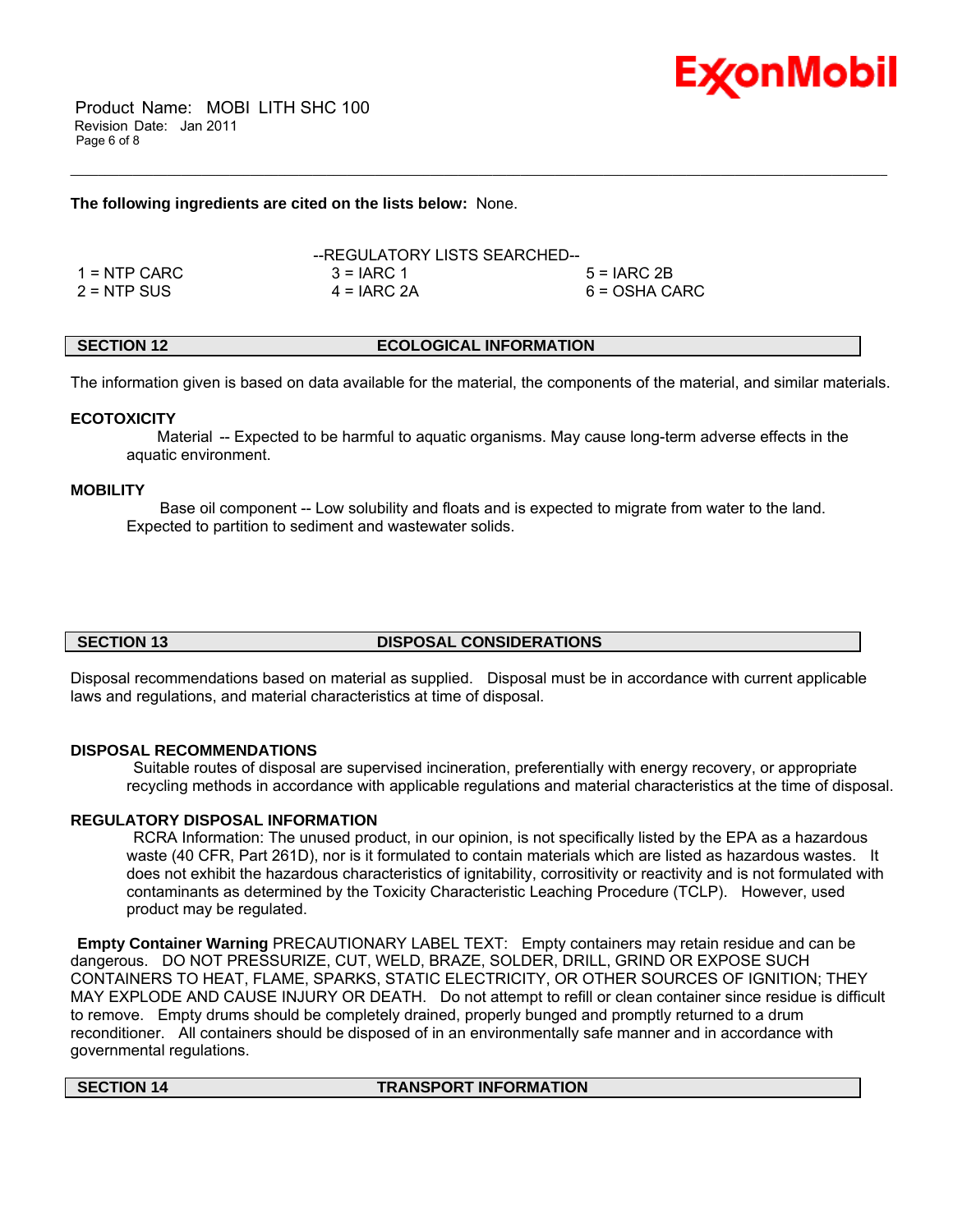

 Product Name: MOBI LITH SHC 100 Revision Date: Jan 2011 Page 7 of 8

#### \_\_\_\_\_\_\_\_\_\_\_\_\_\_\_\_\_\_\_\_\_\_\_\_\_\_\_\_\_\_\_\_\_\_\_\_\_\_\_\_\_\_\_\_\_\_\_\_\_\_\_\_\_\_\_\_\_\_\_\_\_\_\_\_\_\_\_\_\_\_\_\_\_\_\_\_\_\_\_\_\_\_\_\_\_\_\_\_\_\_\_\_\_\_\_\_\_\_\_\_\_\_\_\_\_\_\_\_\_\_\_\_\_\_\_\_\_\_ **LAND (DOT)** : Not Regulated for Land Transport

**LAND (TDG)** : Not Regulated for Land Transport

- **SEA (IMDG)** : Not Regulated for Sea Transport according to IMDG-Code
- **AIR (IATA)** : Not Regulated for Air Transport

#### **SECTION 15 REGULATORY INFORMATION**

**OSHA HAZARD COMMUNICATION STANDARD:** When used for its intended purposes, this material is not classified as hazardous in accordance with OSHA 29 CFR 1910.1200.

#### **NATIONAL CHEMICAL INVENTORY LISTING:** TSCA  **Special Cases:**

| <b><i>Branch</i> Address</b> | .                                     |
|------------------------------|---------------------------------------|
| entor y                      | วเสเนธ                                |
| <b>ELINCS</b>                | .<br>Apply<br>.<br>≏<br>чеъ<br>tions: |

**EPCRA:** This material contains no extremely hazardous substances.

#### **SARA (311/312) REPORTABLE HAZARD CATEGORIES:** Non e.

#### **SARA (313) TOXIC RELEASE INVENTORY:**

| <b>Chemical Name</b>   | <b>CAS Number</b> | <b>Typical Value</b> |
|------------------------|-------------------|----------------------|
| <b>ZINC DIALKYL</b>    | 68457-79-4        | 5%<br>-              |
| <b>DITHIOPHOSPHATE</b> |                   |                      |

#### **The Following Ingredients are Cited on the Lists Below:\***

| <b>Chemical Name</b>   | <b>CAS Number</b> | <b>List Citations</b> |
|------------------------|-------------------|-----------------------|
| <b>DIPHENYLAMINE</b>   | 122-39-4          | 5.9.18                |
| <b>ZINC DIALKYL</b>    | 68457-79-4        | 13. 15. 17            |
| <b>DITHIOPHOSPHATE</b> |                   |                       |
| ZINC NEODECANOATE      | 27253-29-8        | 15                    |

|               |                    | --REGULATORY LISTS SEARCHED-- |               |
|---------------|--------------------|-------------------------------|---------------|
| 1 = ACGIH ALL | $6 = TSCA 5a2$     | $11 = CA$ P65 REPRO           | $16 = MN$ RTK |
| 2 = ACGIH A1  | $7 = TSCA5e$       | $12 = CA RTK$                 | $17 = NJ RTK$ |
| $3 = ACGH A2$ | $8 = TSCA6$        | $13 = IL$ RTK                 | $18 = PA RTK$ |
| $4 = OSHA Z$  | $9 = TSCA 12b$     | $14 = LA RTK$                 | $19 = RI RTK$ |
| $5 = TSCA4$   | $10$ = CA P65 CARC | $15 = M1 293$                 |               |

Code key: CARC=Carcinogen; REPRO=Reproductive

\* EPA recently added new chemical substances to its TSCA Section 4 test rules. Please contact the supplier to